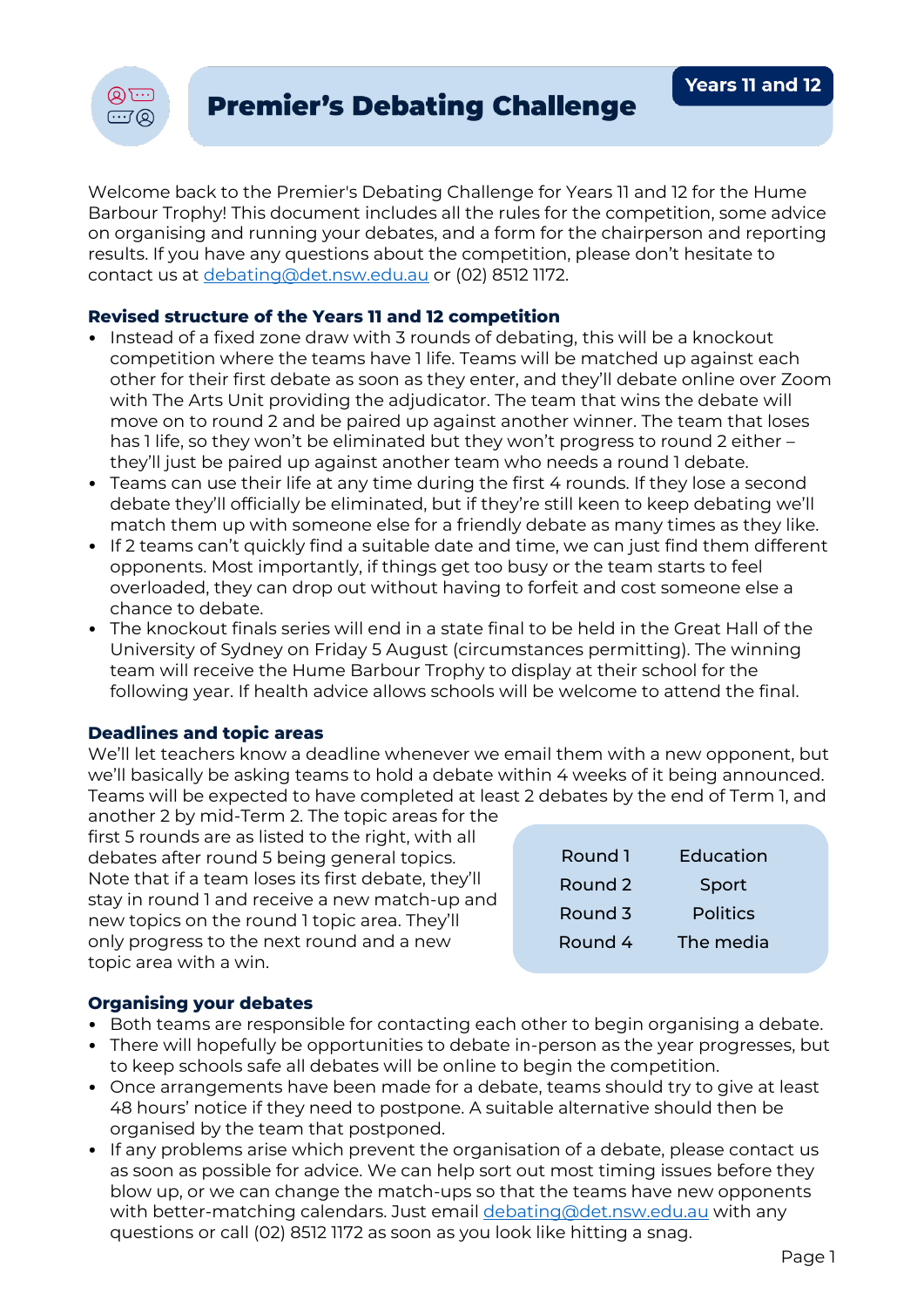

## **Setting up for an online debate**

- Most online debates are conducted using Zoom, but if both schools are more familiar with Microsoft Teams or Google Meet then those platforms are fine as well.
- The teachers involved should determine which of them will be hosting the online meeting, and that teacher should then head to [www.artsunit.nsw.edu.au](https://www.artsunit.nsw.edu.au/form/online-adjudicator-booking-form) to send us the details of the debate so that we can appoint an adjudicator. Note that we just need the start time of the actual debate – not the time you'll be meeting online to begin topic selection which will typically be 1 hour 10 minutes earlier.
- Next, the teacher who's hosting should set up an online meeting for the date and time the teams have agreed upon. Some technical instructions are available on our website, but the most important thing is to ensure that you can "Sign in with a registered Zoom Account" (you'll need to change the default setting from "Sign in with DoE Single Sign-On.")
- Remember that teams will need to meet up online 1 hour 10 minutes before the debate in order to select the topic and determine the affirmative and the negative.
- Finally, send an invite to the online meeting to the other school and to [debating@det.nsw.edu.au](mailto:debating@det.nsw.edu.au). We'll pass it on to the adjudicator we appoint.
- After topic selection, both teams should stay onscreen (but muted) throughout preparation time. If your team is unable to stay onscreen, you need to discuss this with the other teacher prior to the debate.
- It's fine to set up the room and the space however works best the only thing we really need is for the debater speaking to be close to the microphone and for the team to sit near to where the sound comes out.
- Here's a sketch of what would work best for a simple laptop connection. Note that we're recommending both teams have their own chairperson and timekeeper. It's fine if a teacher fills those roles as long as both venues have someone responsible for keeping time and ringing the bell for their debaters.
- It's a good idea to have the debater who is speaking move away from their team – the team isn't allowed to help during the speech.
- As the debater who's finished speaking leaves they can simply mute the laptop and turn it around to face towards the team at their desk and the chairperson. Then when the next debater comes to the front they can turn the laptop back towards them and unmute it.



- If schools have a wall-mounted set-up like a smartboard then obviously that will be fine too – just focus on having the debater speaking near the microphone and the team near wherever the sound comes out.
- Be sure to put the laptop window in whatever layout shows a big picture of the person speaking (typically a "speaker view" as opposed to a "gallery view") and remember to mute the laptop when the other team is delivering their speeches.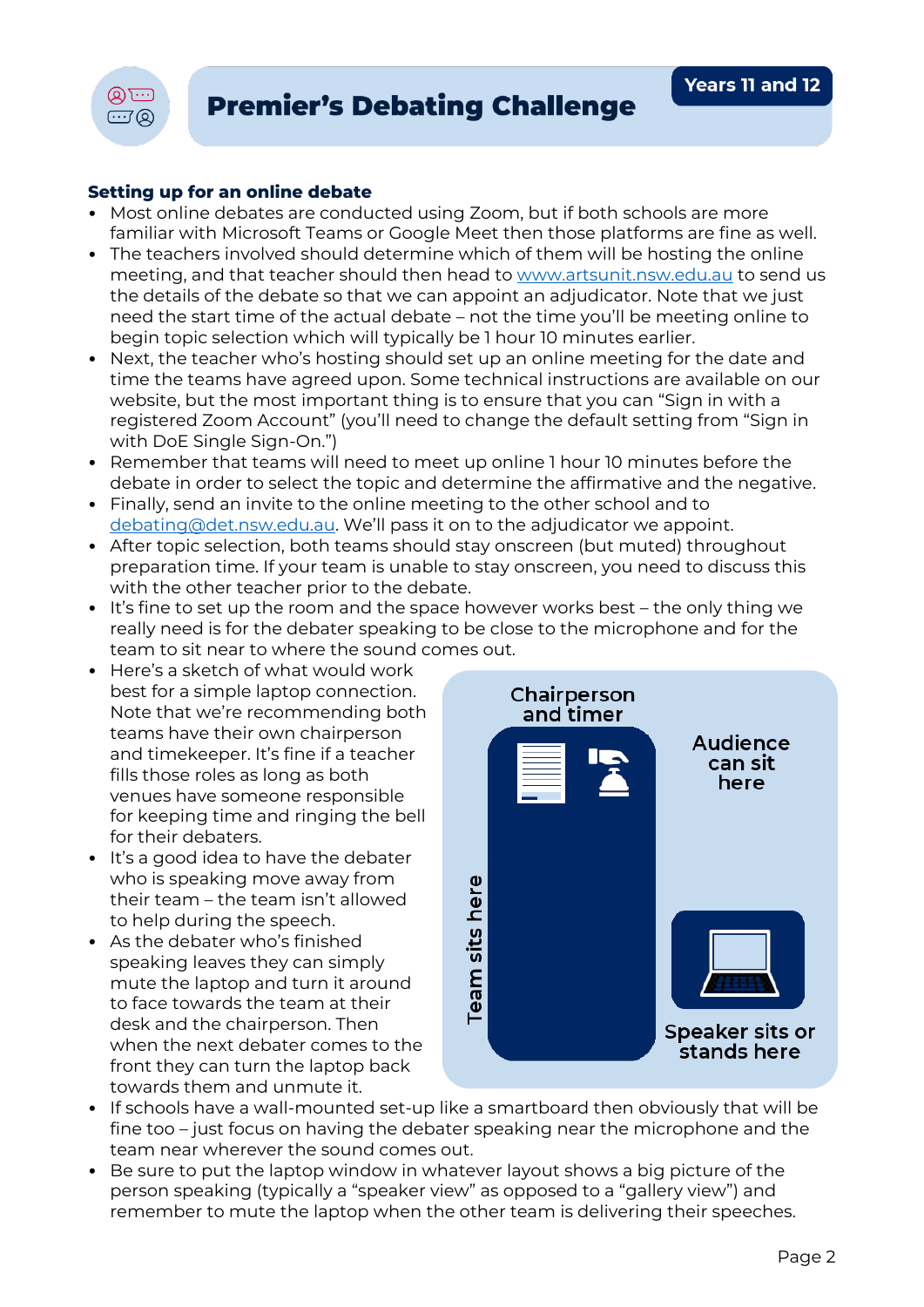

## **Trouble-shooting an online debate**

- In the past two years thousands of debates have run over Zoom with only a very small number of technical glitches, but just in case, here are a few simple tips in case the technology causes problems.
- If a speech starts to break up in a way that makes it difficult to hear, the adjudicator or the other teacher should unmute and interrupt. The timer should stop, and then the speaker should re-start the chunk of their speech that broke up, with the timer making generous allowance for the break.
- If it seems like the internet is spotty, teachers can try turning off their cameras so that they are only transmitting sound. Often that cleans up the sound and it's really all that's needed for the debate to work. Honestly a simple conference call on the teachers' phones will work in a pinch.
- If the technology fails and the debate needs to be abandoned for the day, then the teams should retain all their preparation work and contact us for advice on how to proceed.
- If the problem is with the adjudicator's connection, one teacher can record the meeting and then upload the recording to their Google Drive through the portal. Invite us to view the video of the meeting by emailing [debating@det.nsw.edu.au](mailto:debating@det.nsw.edu.au) and we'll record our adjudication and feedback and send it to both teams.
- Call us on (02) 8512 1172 at any time for advice on any aspect of the technology.

### **General rules of the competition**

- In any given debate a team will field four members. Those members can change from debate to debate, so a team can in fact be made up of a large squad of students. The students in this Years 11 and 12 competition can be from any year in high school, though it is expected they will generally be seniors. Where a school has entered two teams, a student must not appear in both of those teams, so Team (A) must have a different and separate squad from Team (B). Once a student has appeared for Team (A) they may not appear for Team (B) at any stage of the competition and vice versa.
- Of the four members of the team, three will speak and one will act as the team adviser in the preparation room and during the debate.
- The speaking time for the Years 11 and 12 competition is 8 minutes. There will be a warning bell at 6 minutes, two bells at 8 minutes and a continuous bell at 9 minutes.
- Teams will have 60 minutes in which to prepare their case.
- Teams are not allowed to take mobile phones into the preparation rooms. These should be handed to a teacher before preparation begins for safe-keeping.
- Teams must not take any notes or research into the preparation rooms. Only pens, blank paper and cards, stopwatches and a dictionary are allowed (though teams are discouraged from using the dictionary to define the topic).
- Any disputes regarding any aspect of the conduct of a debate must be forwarded in writing to the Speaking Competitions Officer within a week of the problem arising.
- Finally, just a reminder that when a team suffers their first loss they won't be eliminated – they'll just be paired up with another team for another chance to progress. If they lose a second debate they'll be eliminated, but if they remain eager to debate and practise their skills their teacher can email us and we'll continue to provide them with match-ups against other similarly keen eliminated teams.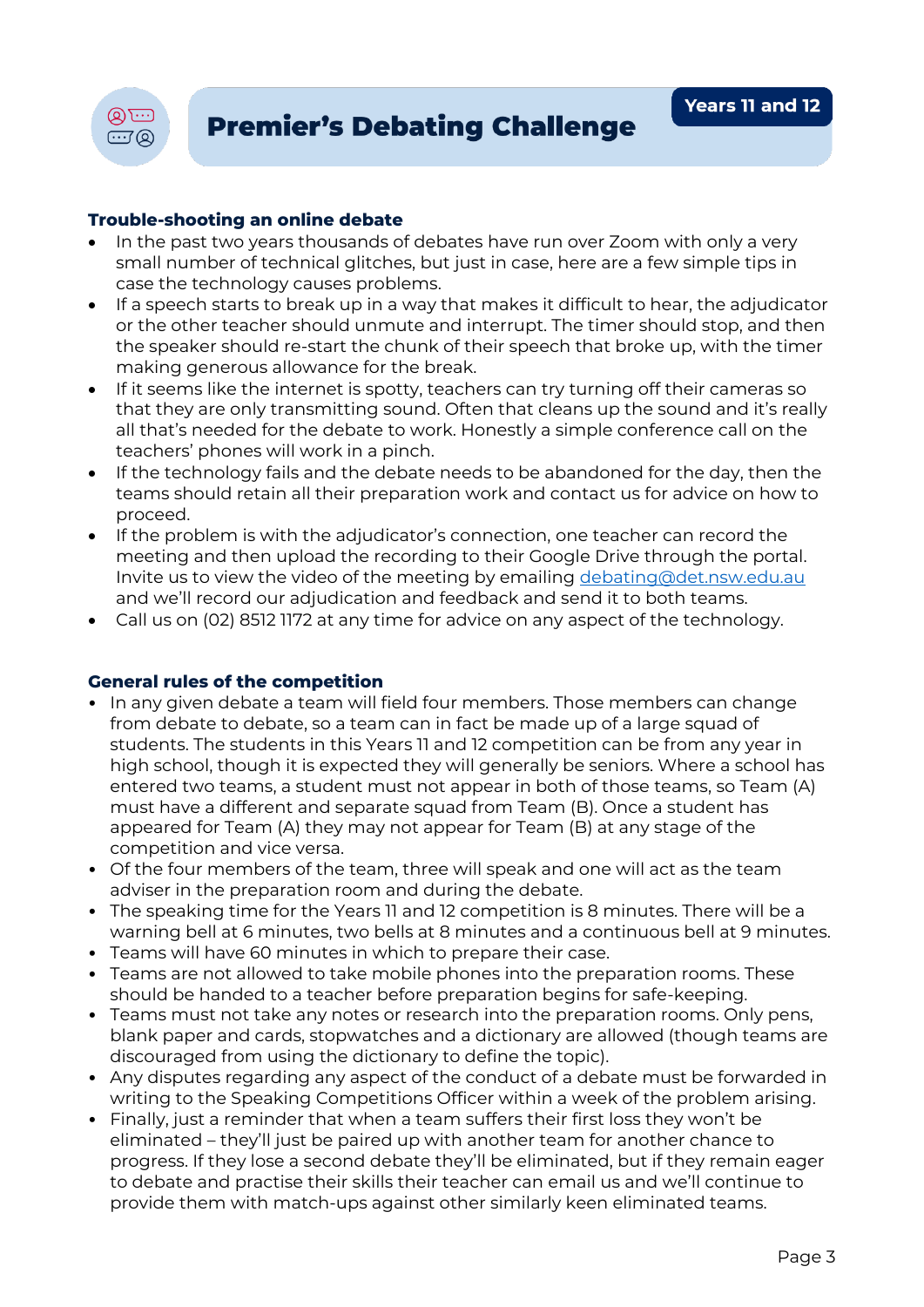



# **Topics and the coin toss**

- Topics for each debate will be sent as a password-protected attachment to one of the teams involved in the debate. The other team will be emailed the password.
- Once both teams are present online, the teachers should work together to open the topics and share them with the teams.
- Only the students involved in the debate may take part in topic selection, and teachers aren't allowed to be part of the process in any way.
- Teams will rank the topics from 1 to 3. Both third choices will be eliminated and the highest-rated topic chosen. Where two remaining topics are equally popular, a coin toss will decide the topic.
- The toss of a coin will also decide which team is the affirmative and which the negative. The winner of the toss is always the affirmative.
- The host of the meeting can use [wheelofnames.com](https://wheelofnames.com/) to conduct the "coin toss." Simply close the ads (it's a free, non-educational website but the sponsor links can be closed), enter the names of the two schools into the space on the right of the screen, share your screen so both teams can see it and finally spin the wheel. The winner will be announced and they're the affirmative.
- 'Wheel of Names' allows you to tailor the set-up a bit. We recommend you click 'Customize' at the top of the page, shorten the spin time to 5 seconds and change the winner message to 'We have an affirmative!'

### **Reporting your results**

- Both teams should use the included chairperson form to help run the debate, record who won at the bottom and send a copy through to [debating@det.nsw.edu.au](mailto:debating@det.nsw.edu.au)
- It's also fine to just email through the names of the teams, the topic, the adjudicator and the result.
- Don't worry if you forget some of these details just email us what you remember and we'll figure it out.
- We'll send regular emails to update you on the competition's progress and give you an idea of how many rounds are left to the state final.

Thank you for being part of the 2022 Premier's Debating Challenge for Years 11 and 12. We know that takes a lot of commitment from teachers to make extra-curricular competitions like this work, so thanks for going the extra mile to give your students the opportunity. If you have any questions about the competition or need any support at all, please don't hesitate to contact us using the details included below, and best of luck for your debates.

Iclarke

Justine Clarke Speaking Competitions Officer The Arts Unit, NSW Department of Education T: (02) 8512 1172 E: [justine.clarke@det.nsw.edu.au](mailto:justine.clarke@det.nsw.edu.au)